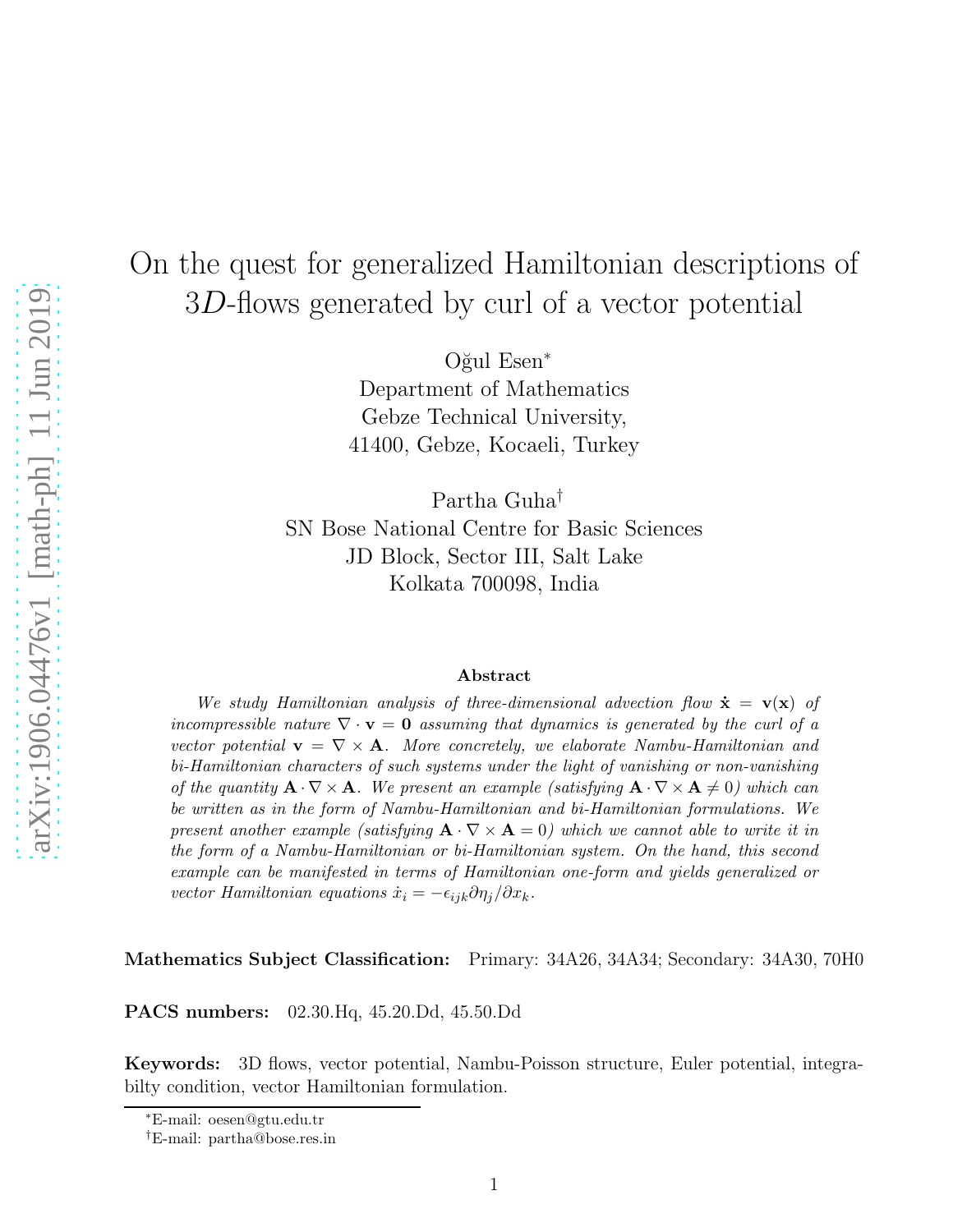## 1 Introduction

Hamiltonian analysis of finite dimensional systems has a huge literature and still attracts deep attention of many autors. There are several types of 3D flows which you can interpret in terms of Nambu-Poisson Hamiltonian dynamics. As it is well known, the generalized force field can be decomposed into the sum of two vector fields. One which is equal to minus of the gradient of some potential function whereas the other does not come from a potential. This decomposition resembles the decomposition of a vector field into a curl-free (irrotational) component and a solenoidal (divergence-free) component arising from the celebrated Helmholtz theorem. A particular instance of this Helmholtz-like decomposition is the one where the irrotational and the divergence-free parts are orthogoal [\[35\]](#page-16-0).

We start with a three dimensional system in form

<span id="page-1-0"></span>
$$
\dot{\mathbf{x}} = \mathbf{v}(\mathbf{x}, t),\tag{1.1}
$$

where we denote a three-tuple by  $\mathbf{x} = (x, y, z)$ , describing the evolution with time t of the spatial position x of a fluid particle under the action of the fluid velocity field  $\mathbf{v}(\mathbf{x}, t)$ , known as the advection equation, which can be described briefly as follows [\[33,](#page-16-1) [34\]](#page-16-2). The transport of a passive scalar  $\psi$  embedded in a fluid flow governed by the ideal advection equation

$$
\frac{\partial \psi}{\partial t} + \mathbf{v}(\mathbf{x}, t) = 0 \qquad \Leftrightarrow \qquad \frac{d\psi}{dt} = 0.
$$

Since the passive scalar is frozen into the fluid element, the distribution function  $\psi$  at arbitrary time can be found to be

$$
\frac{d\mathbf{x}(\xi,t)}{dt} = \mathbf{v}(\mathbf{x},t)
$$

with the initial condition  $\mathbf{x}(\xi, t = 0) = \xi$ . In general, [\(1.1\)](#page-1-0) is a nonlinear dynamical system capable of exhibiting chaotic dynamics, then this flow is a mixing flow over some region of Lagrangian topology. The flow is mixing means whether the flow trajectory is globally ergodic, i.e., trajectory visits every point in a closed domain.

If the flow is incompressible  $\nabla \cdot \mathbf{v} = 0$ , then the dynamical system [\(1.1\)](#page-1-0) is conservative. The representation of divergence-free vector fields as curls in two and three dimensions has been studied in [\[2\]](#page-14-0). In such a situation **v** can be represented as  $\mathbf{v}(\mathbf{x}) = \nabla \gamma_1 \times \nabla \gamma_2$ , which can be manifested in terms of Nambu-Hamiltonian form [\[7,](#page-14-1) [25\]](#page-15-0). In this paper we show an example involving an additional condition on the dynamics of the flow  $\mathbf{v}(\mathbf{x}) = \nabla \times \mathbf{A}$ , i.e., null helicity condition etc, then Hamiltonian formalism can not be given in terms of Nambu-Hamiltonian. This can be restored if we break the symmetry of the null helicity. Accordingly, we notice one can grossly divide these into two categories.

In the first category, there are 3D flows satisfying both the divergence free condition and the integrability condition, that is

$$
\nabla \cdot \mathbf{v} = 0, \qquad \mathbf{v} \cdot \nabla \times \mathbf{v} = \mathbf{0}.
$$
 (1.2)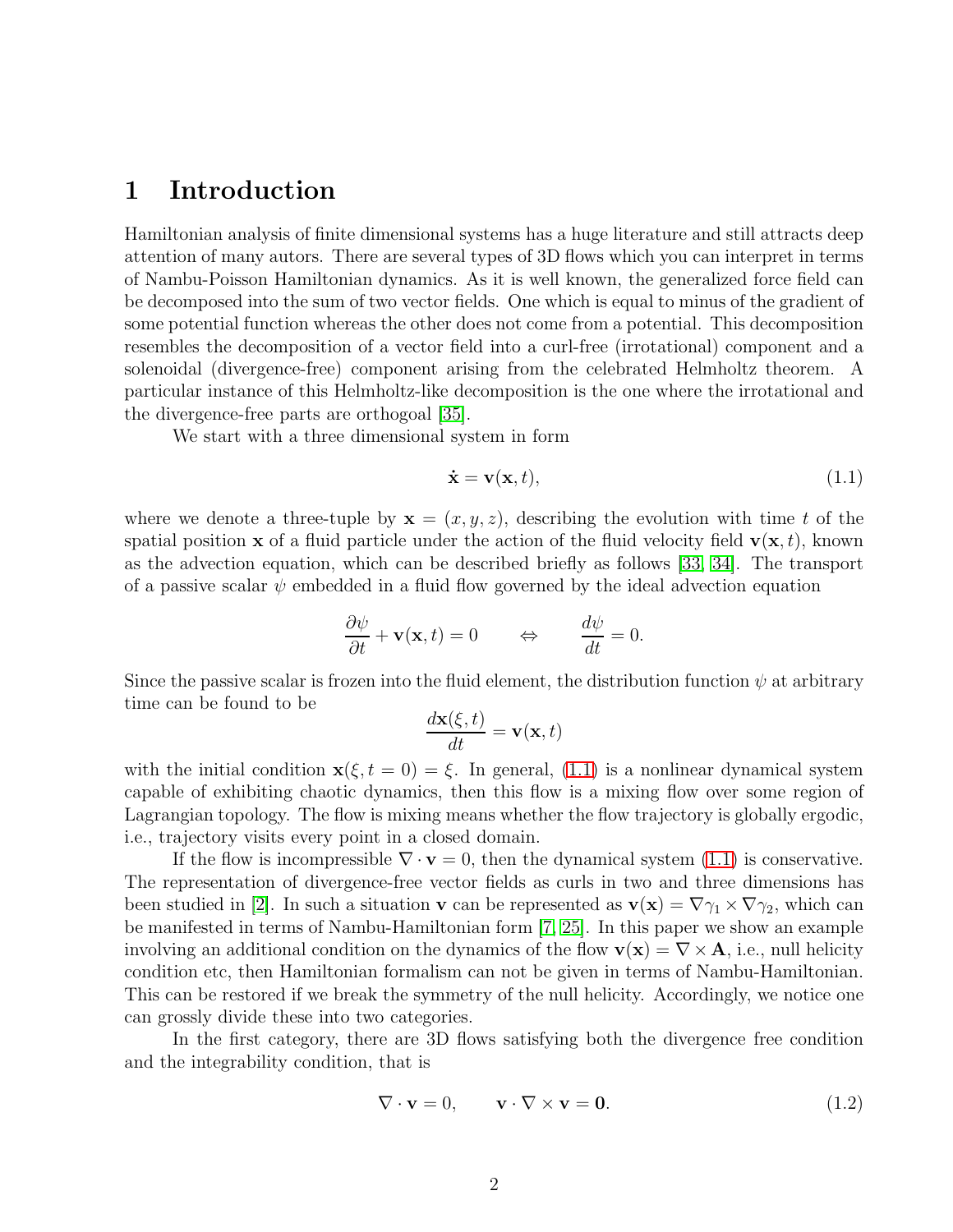Here, the integrability condition  $\mathbf{v} \cdot \nabla \times \mathbf{v} = 0$  of the vector field v is defined up to a multiplier  $\mu$ . This can be shown as follows. Let us consider a system of equation

$$
\dot{x} = P(x, y, z),
$$
  $\dot{y} = Q(x, y, z),$   $\dot{z} = R(x, y, z).$ 

Then a direct calculation follows

$$
\mu \mathbf{v} \cdot (\nabla \times \mu \mathbf{v})
$$
\n
$$
= \mu P \left( \frac{\partial}{\partial y} (\mu R) - \frac{\partial}{\partial z} (\mu Q) \right) + \mu Q \left( \frac{\partial}{\partial z} (\mu P) - \frac{\partial}{\partial x} (\mu R) \right) + \mu R \left( \frac{\partial}{\partial x} (\mu Q) - \frac{\partial}{\partial y} (\mu P) \right)
$$
\n
$$
= \mu^2 \left( P \left( \frac{\partial R}{\partial y} - \frac{\partial Q}{\partial z} \right) + Q \left( \frac{\partial P}{\partial z} - \frac{\partial R}{\partial x} \right) + R \left( \frac{\partial Q}{\partial x} - \frac{\partial P}{\partial y} \right) \right)
$$
\n
$$
= \mu^2 (\mathbf{v} \cdot \nabla \times \mathbf{v}) = 0.
$$

Note that, in the second line the other terms are identically vanishing. It is immediate to see that, if  $\nabla \cdot \mathbf{v} = 0$  we have that

$$
\mathbf{v} = K \nabla H, \qquad \text{or} \qquad \nabla \times \mathbf{v} = \nabla K \times \nabla H, \tag{1.3}
$$

for two real valued functions  $K$  and  $H$ . As an example for this case, consider the Euler top equation

<span id="page-2-0"></span>
$$
\dot{x} = Ayz, \qquad \dot{y} = Bxz, \qquad \dot{z} = Cxy, \tag{1.4}
$$

where  $A, B$  and  $C$  being constants. The divergence free condition generates Liouvilles theorem of Nambu mechanics, therefore the state space can be regarded as an incompressible fluid. It is interesting to notice that if the coefficients  $A, B$  and  $C$  in the system  $(1.4)$  are all equal to each other, then  $\nabla \times \mathbf{v}$  vanishes identically. This motivates the following special case of such flows

$$
\nabla \cdot \mathbf{v} = 0, \qquad \nabla \times \mathbf{v} = \mathbf{0}.
$$

As an example, consider the Lagrange system, the case  $A = B = C = 1$ ,

$$
\dot{x} = yz, \qquad \dot{y} = xz, \qquad \dot{z} = xy,\tag{1.5}
$$

and 3D circle map equation  $\dot{\mathbf{x}} = x^2$ . These flows are the usual (conservative) potential flows  $\mathbf{v} = -\nabla V$  generating by a potential function V.

As an another category, let the generator vector field  $\bf{v}$  in a 3D system is curl of a potential field A. In general, the integrability condition is not fulfilled. In this case, we have

<span id="page-2-1"></span>
$$
\mathbf{v} = \nabla \times \mathbf{A}, \qquad \nabla \times \mathbf{v} \neq \mathbf{0}, \tag{(1.6)}
$$

where  $A$  is the potential vector field. Motivating from the Hamiltonian curl forces in two dimensions discussed in [\[3,](#page-14-2) [4,](#page-14-3) [5\]](#page-14-4), our focus in this study is to elaborate Hamiltonian analysis of three dimensional differential system satisfying [\(1.6\)](#page-2-1). In this present work, we distinguish two subcategories according to the satisfaction of the potential vector field  $\bf{A}$  of the integrability condition.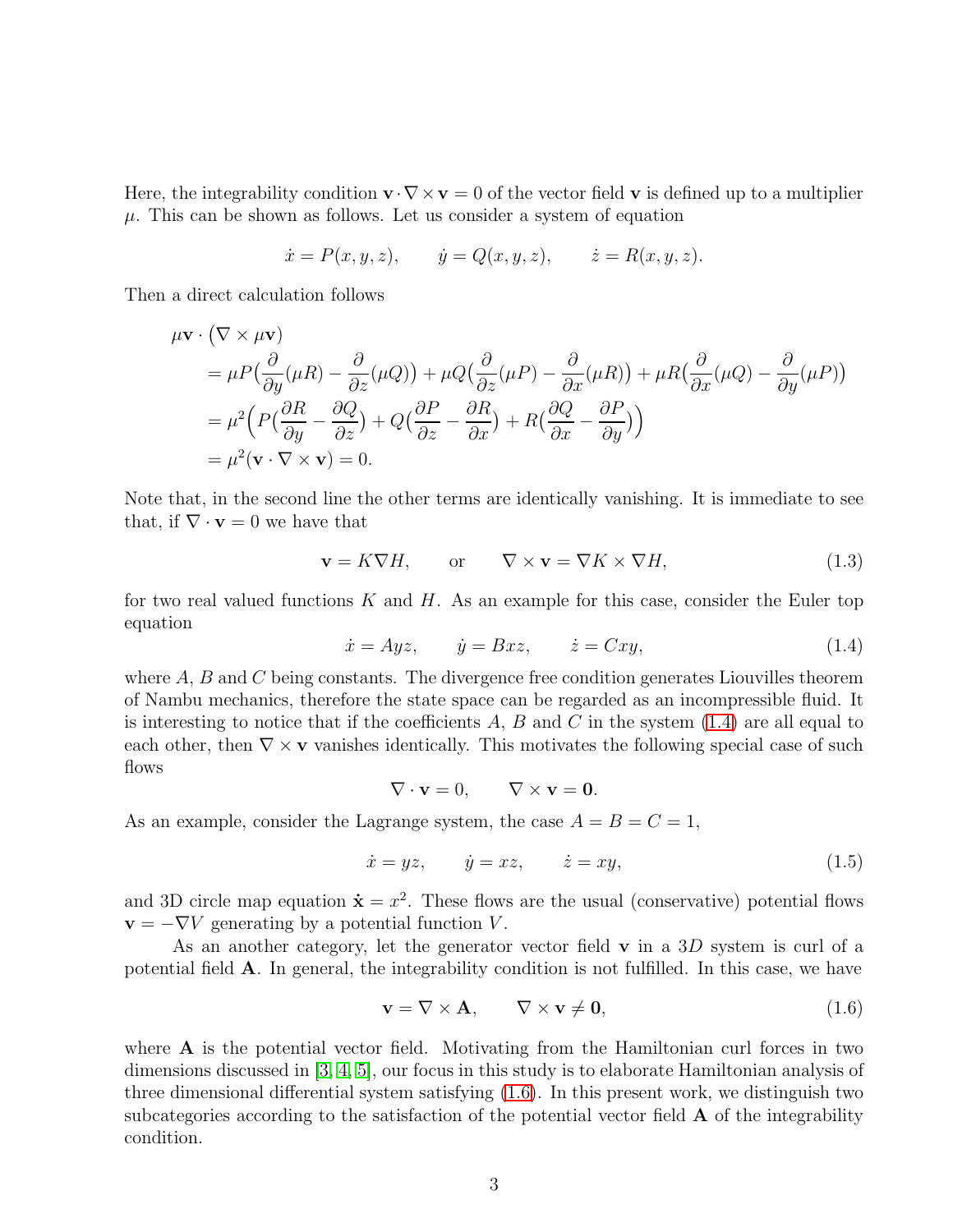In the first subcategory, we study

$$
\mathbf{A} \cdot \nabla \times \mathbf{A} \neq 0.
$$

It is known from the standard text book that for a solenoidal and continuously differentiable vector function such as a vector field v can be expressed as a cross-product of two gradients,

$$
\mathbf{v} = \nabla H \times \nabla K,
$$

where H and K are assumed to smooth functions  $|2|$ . The standard proof assumes that there exist two families of surfaces,  $H(x, y, z) = c_1$  and  $K(x, y, z) = c_2$ , for which all the flow lines are confined to the surface of intersections. This is the essential ingredient of the Nambu mechanics too. It is worth noting that if we start with  $\mathbf{A} = H \nabla K$  or  $\mathbf{v} = \nabla H \times \nabla K$ , the scalar product  $\mathbf{A} \cdot \mathbf{v} = 0$ . It is known that the vector potential corresponding to vector field v can be presented in the Clebsch representation [\[6\]](#page-14-5) form

$$
\mathbf{A} = -K\nabla H + \nabla M,\tag{1.7}
$$

where the function M must be multi-valued. This implies that the function M has a surface Σ inside the volume Ω where it has a jump, then the contribution from the jump surface Σ is added to the integral over  $\partial\Omega$ , which results in the nonzero helicity. It is a challenging question to find the function M and to understand why it has to be multi-valued  $[6, 30]$  $[6, 30]$ . In three dimensions, the geometric aspects can be discussed in terms of bi-Hamiltonian and Nambu-Hamiltonian formulations apart from the two dimensional ones. Accordingly, we shall discuss the Hamiltonian characters of the systems [\(1.6\)](#page-2-1) in terms of the bi-Hamiltonian and the Nambu-Hamiltonian frameworks. We give two different examples for this subcategory, one possesses the Nambu structure whereas the other one has the almost Nambu structure involving a multiplier.

The second subcategory covers a divergence free flow satisfying integrability condition

$$
\mathbf{A} \cdot \nabla \times \mathbf{A} = 0.
$$

We should expect if these conditions are satisfied then  $\mathbf{A} = H \nabla K$ , then it would yield Nambu Hamiltonian system, unfortunately we fail to get it. The closed two form  $\omega$  associated to dynamics is the product of two one-forms  $\omega = J_1 \wedge J_2$ , unlike the previous cases in this  $J_1$  and  $J_2$  are not exact. The Euler potentials could be discontinuous, although the vector potential and  $\mathbf{v} = \nabla \times \mathbf{A}$  might not have discontinuities on the intersection of surfaces. In this paper, we demonstrate if we deform the system to another which satisfies divergence free condition and  $\mathbf{A} \cdot \nabla \times \mathbf{A} \neq 0$ , then it becomes Nambu-Hamiltonian.

Our motivation to study such flows coming from the work of Berry and Shukla on curl forces we have studied in this paper curl velocities on 3D spaces. We have studied 3D vector fields generated by a curl of a vector potential. In general, the theory for 3D systems is less well-developed [\[36\]](#page-16-3), there are many unanswered questions regarding the nature of dynamics in 3D flows. The flows which have been investigated in this paper are also divergence free vector fields like Berry-Shukla, and these could be either Hamiltonian or non-Hamiltonian.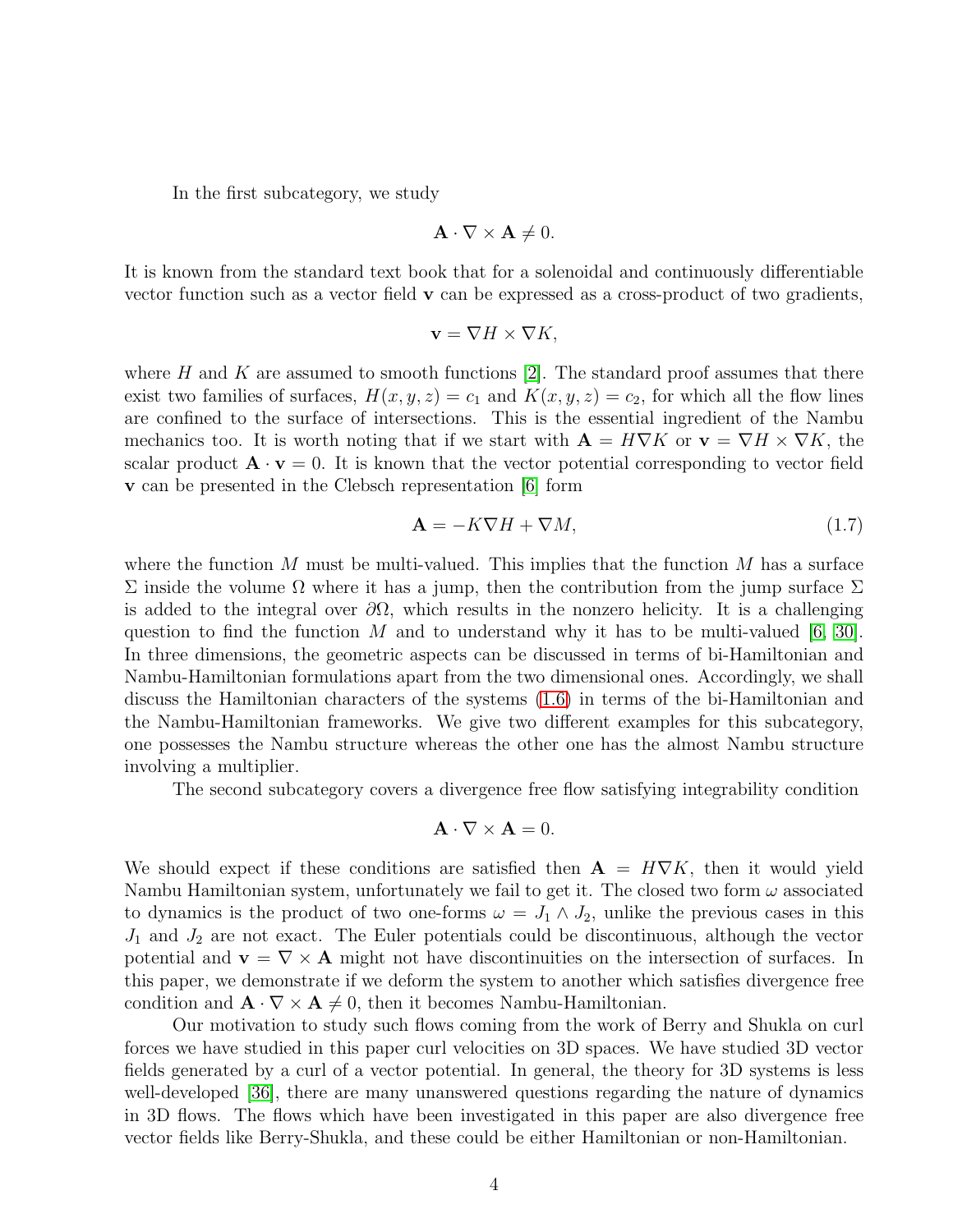In this point, we want to make a final remark that 3D flows possess extremely diverse characters. Consider, for example, the following 3D flow, called as SIR equation, given by

$$
\dot{S} = -rSI, \qquad \dot{I} = rSI - aI, \qquad \dot{R} = aI,
$$

which neither satisfies  $\nabla \cdot \mathbf{v} = 0$  nor  $\mathbf{v} = \nabla \times \mathbf{A}$ , but still one can express it in terms of Nambu Hamiltonian form.

Organization of the paper. In Section 2, we present basics of Hamiltonian realizations of 3D systems. In Section 3 we exhibit some illustrations that posses Nambu-Hamiltonian and bi-Hamiltonian character. In Section 4, we examine a counter example which cannot in the Nambu-Hamiltonian and bi-Hamiltonian formalism.

## 2 Hamiltonian Analysis of Three Dimensional Velocities

### 2.1 Three Dimensional Hamiltonian Systems

Let  $(\mathcal{P}, {\{\bullet,\bullet\}})$  be a 3-dimensional Poisson manifold equipped with Poisson bracket  ${\{\bullet,\bullet\}}$ satisfying the Jacobi identity. The Hamilton's equation generated by a Hamiltonian function is

$$
\dot{\mathbf{x}} = \{\mathbf{x}, H\},\tag{2.1}
$$

for local coordinates  $(x)$  on  $\mathcal{P}$ . In 3-dimensions, we can replace the role of a Poisson bracket with a Poisson vector J, [\[10,](#page-14-6) [17,](#page-15-2) [18\]](#page-15-3). In this case, the Jacobi identity turns out to be the following equation

<span id="page-4-0"></span>
$$
\mathbf{J} \cdot (\nabla \times \mathbf{J}) = 0,\tag{2.2}
$$

whereas the Hamilton's equation takes the particular form

$$
\dot{\mathbf{x}} = \mathbf{J} \times \nabla H. \tag{2.3}
$$

Here, H is a Hamiltonian function defined on  $\mathcal{P}$ , and  $\nabla H$  is the gradient of H. The following theorem is exhibiting all possible solutions of Jacobi identity given in [\(2.2\)](#page-4-0) so that characterizes all Poisson Poisson structures in 3-dimensions, [\[1,](#page-13-0) [19,](#page-15-4) [20,](#page-15-5) [21\]](#page-15-6).

**Theorem 2.1** The general solution of the vector equation [\(2.2\)](#page-4-0) is  $J = (1/M) \nabla F$  for arbitrary functions M and F.

The existence of scalar multiple  $1/M$  in the solution is a manifestation of conformal invariance of the identity  $(2.2)$ . In the literature, M is called as the Jacobi's last multiplier [\[22,](#page-15-7) [23\]](#page-15-8). In this picture, a Hamiltonian system has the following generic form

<span id="page-4-1"></span>
$$
\dot{\mathbf{x}} = \frac{1}{M} \nabla F \times \nabla H. \tag{2.4}
$$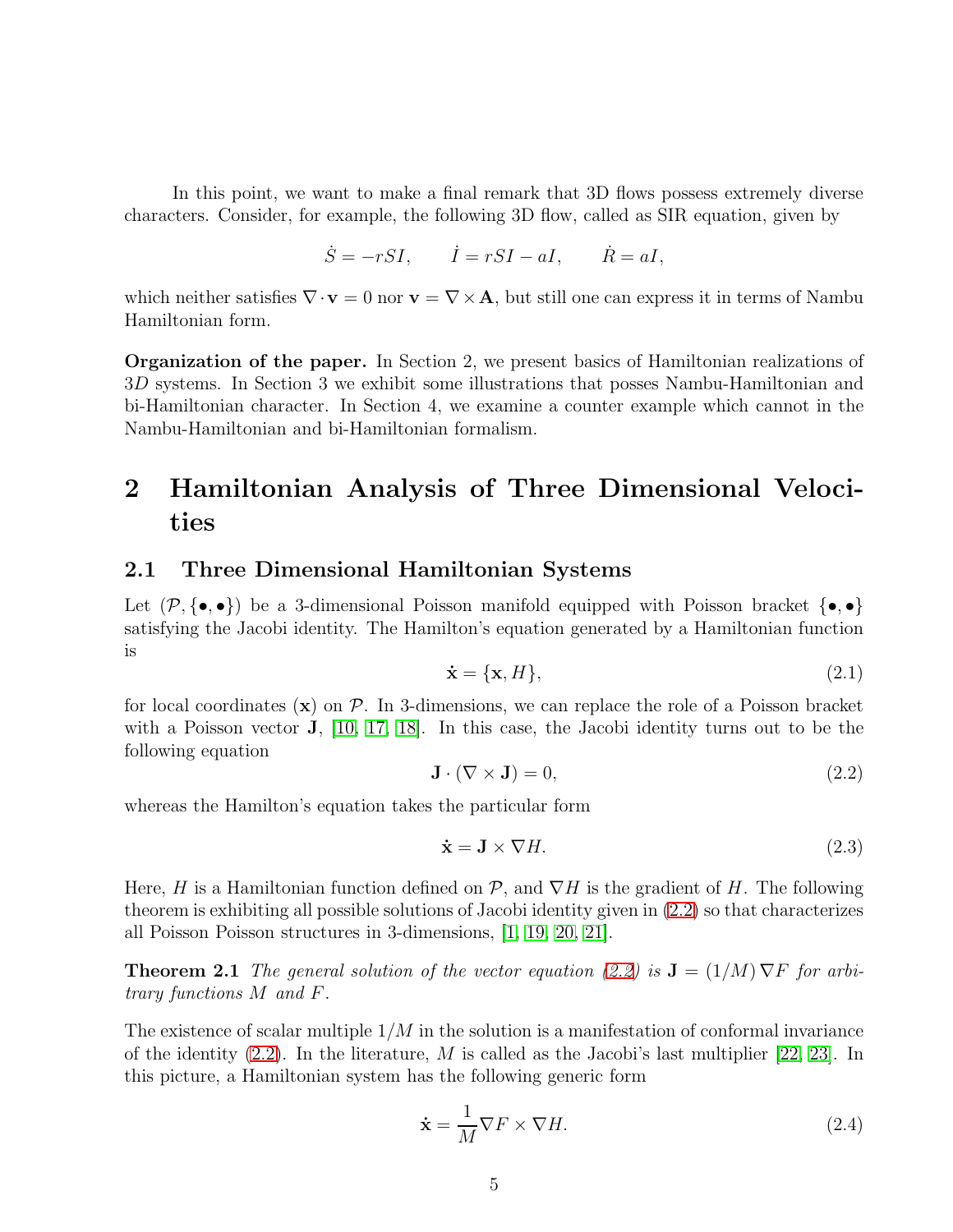A dynamical system is bi-Hamiltonian if it admits two different Hamiltonian structures

$$
\dot{\mathbf{x}} = {\mathbf{x}, H_2}_{1} = {\mathbf{x}, H_1}_{2},
$$
\n(2.5)

with the requirement that the Poisson brackets  $\{\bullet, \bullet\}_1$  and  $\{\bullet, \bullet\}_2$  be compatible [\[13,](#page-14-7) [28\]](#page-15-9). Recalling the system  $(2.4)$ , we arrive at that a Hamiltonian system in the form  $(2.4)$  is bi-Hamiltonian

$$
\dot{\mathbf{x}} = \frac{1}{M} \nabla F \times \nabla H = \mathbf{J}_1 \times \nabla H = \mathbf{J}_2 \times \nabla F,
$$
\n(2.6)

where, the first Poisson vector  $J_1$  is given by  $(1/M)\nabla F$  whereas the second Poisson vector  $J_2$  is given by  $-(1/M)\nabla H$ . The following theorem determine the Hamiltonian picture of three dimensional dynamical systems admitting an integral invariant. For the proof, we refer  $[10, 11]$  $[10, 11]$ .

**Theorem 2.2** A three dimensional dynamical system  $\dot{\mathbf{x}} = \mathbf{v}(\mathbf{x})$  having a time independent first integral is bi-Hamiltonian if and only if there exist a Jacobi's last multiplier M which makes Mv divergence free.

#### 2.2 3D Nambu-Poisson manifolds

Let  $\mathcal P$  be a three dimensional manifold. A Nambu-Poisson bracket of order 3 is a ternary operation, denoted by  $\{\bullet, \bullet, \bullet\}$ , on the space of smooth functions, satisfying both the generalized Leibniz identity

$$
\{F_1, F_2, FH\} = \{F_1, F_2, F\} H + F\{F_1, F_2, H\}
$$
\n(2.7)

and the fundamental (or Takhtajan) identity

$$
\{F_1, F_2, \{H_1, H_2, H_3\}\} = \sum_{k=1}^3 \{H_1, ..., H_{k-1}, \{F_1, F_2, H_k\}, H_{k+1}, ..., H_3\},\tag{2.8}
$$

for arbitrary functions  $F, F_1, F_2, H, H_1, H_2$ , see [\[26,](#page-15-10) [32\]](#page-16-4).

Assume that  $(\mathcal{P}, \{\bullet, \bullet, \bullet\})$  be a Nambu-Poisson manifold. For a pair  $(H_1, H_2)$  of Hamiltonian functions, the associated Nambu-Hamiltonian vector field  $X_{H_1,H_2}$  is defined through

<span id="page-5-1"></span>
$$
X_{H_1,H_2}(F) = \{F, H_1, H_2\}.
$$
\n(2.9)

The distribution of the Nambu-Hamiltonian vector fields are in involution and defines a foliation of the manifold  $P$ . A dynamical system is called Nambu-Hamiltonian with a pair  $(H_1, H_2)$  of Hamiltonian functions if it can be recasted as

<span id="page-5-0"></span>
$$
\dot{\mathbf{x}} = \{\mathbf{x}, H_1, H_2\}. \tag{2.10}
$$

If a system is in the Nambu-Hamiltonian form [\(2.10\)](#page-5-0) then by fixing one of the Hamiltonian functions in the pair  $(H_1, H_2)$ , we can write it in the bi-Hamiltonian form as well

<span id="page-5-2"></span>
$$
\dot{\mathbf{x}} = {\{\mathbf{x}, H_1\}}^{H_2} = {\{\mathbf{x}, H_2\}}^{H_1}
$$
\n(2.11)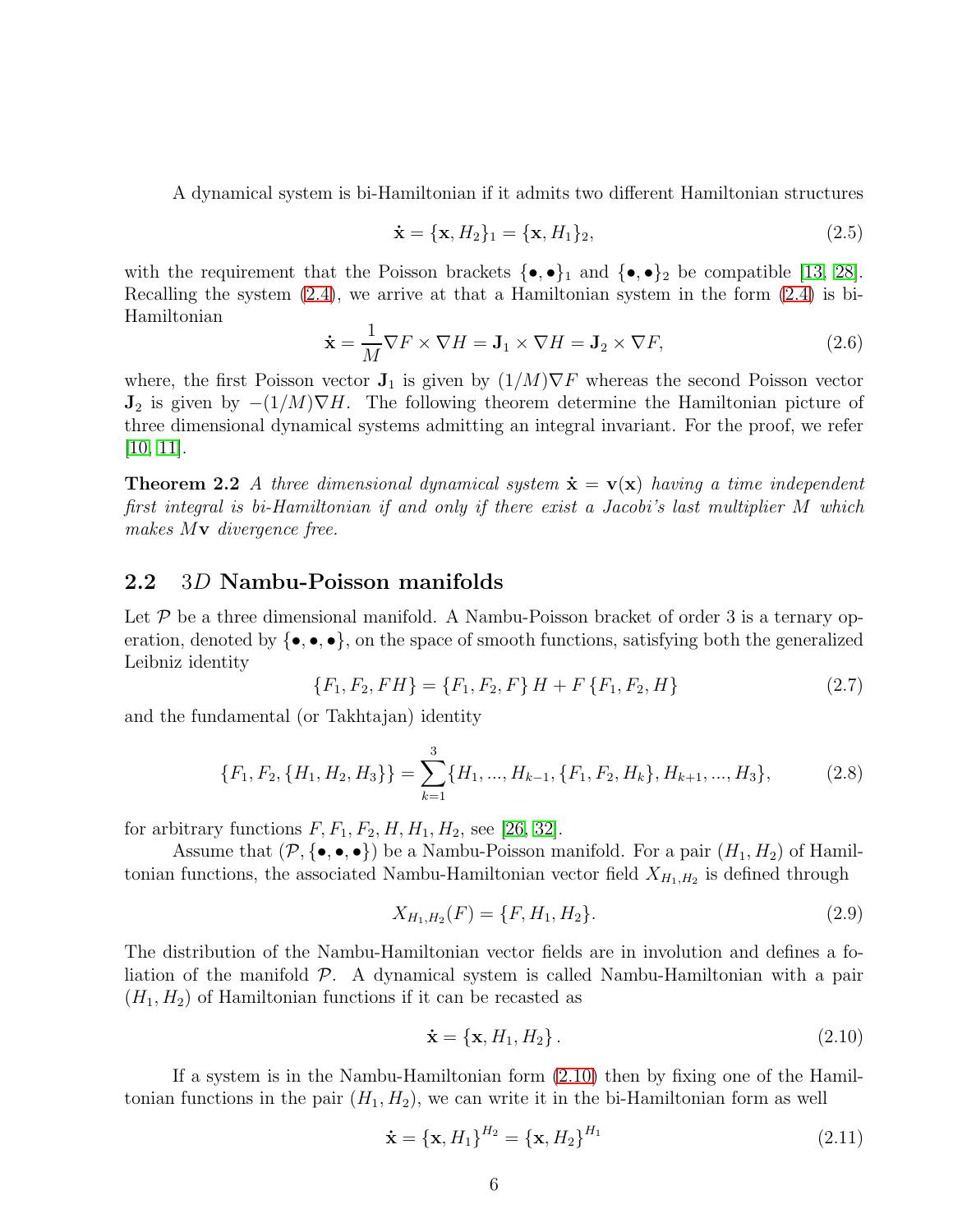where the brackets  $\{\bullet,\bullet\}^{H_2}$  and  $\{\bullet,\bullet\}^{H_1}$  are compatible Poisson structures defined by

$$
\{F, H\}^{H_2} = \{F, H, H_2\}, \quad \{F, H\}^{H_1} = \{F, H_1, H\}, \tag{2.12}
$$

respectively.

Let P be a 3 dimensional manifold equipped with a non-vanishing volume manifold  $\mu$ . Then the following identity

$$
\{F_1, F_2, F_3\}\mu = dF_1 \wedge dF_2 \wedge dF_3 \tag{2.13}
$$

defines a Nambu-Poisson bracket on  $\mathcal{P}$  [\[15,](#page-14-9) [16\]](#page-14-10). In this case, the equation [\(2.9\)](#page-5-1) relating a Hamiltonian pair  $(H_1, H_2)$  and a Nambu-Hamiltonian vector field  $X_{H_1,H_2}$  can be written, in a covariant formulation, as

<span id="page-6-0"></span>
$$
\iota_{X_{H_1, H_2}} \mu = dH_1 \wedge dH_2,\tag{2.14}
$$

where  $\iota$  is the interior derivative. We call [\(2.14\)](#page-6-0) as the Nambu-Hamilton's equations [\[12\]](#page-14-11). Note that, by taking the exterior derivative of both hand side of [\(2.14\)](#page-6-0), we arrive at the preservation of the volume form by the Nambu-Hamiltonian vector field, that is

$$
\mathcal{L}_{X_{H_1, H_2}} \mu = 0. \tag{2.15}
$$

Integration of this conservation law gives that the flow of a Nambu-Hamiltonian vector field is a volume preserving diffeomorphism.

Consider a local frame (called as the standard basis) given by a three-tuple  $(u, v, w)$ such that the volume form is

$$
\mu = du \wedge dv \wedge dw. \tag{2.16}
$$

In this picture the Nambu-Poisson three-vector takes the particular form

<span id="page-6-2"></span>
$$
N = \frac{\partial}{\partial u} \wedge \frac{\partial}{\partial v} \wedge \frac{\partial}{\partial w}.\tag{2.17}
$$

Locally, the Nambu-Hamiltonian vector field  $X_{H_1,H_2}$  defined in [\(2.14\)](#page-6-0) for a pair  $(H_1, H_2)$  of Hamiltonian functions can be computed as

<span id="page-6-3"></span>
$$
X_{H_1,H_2} = \{H_1, H_2\}_{u,v} \frac{\partial}{\partial w} + \{H_1, H_2\}_{v,w} \frac{\partial}{\partial u} + \{H_1, H_2\}_{w,u} \frac{\partial}{\partial v},\tag{2.18}
$$

where the coefficients are, for example,

$$
\{H_1, H_2\}_{a,b} = \frac{\partial H_1}{\partial a} \frac{\partial H_2}{\partial b} - \frac{\partial H_1}{\partial b} \frac{\partial H_2}{\partial a}.
$$
\n(2.19)

For the particular case of a three dimensional Euclidean space, the present discussion reduces to the following form. Let  $F_1$ ,  $F_2$  and  $F_3$  be three real valued functions, and consider the triple product

<span id="page-6-1"></span>
$$
\{F_1, F_2, F_3\} = \nabla F_1 \cdot \nabla F_2 \times \nabla F_3 \tag{2.20}
$$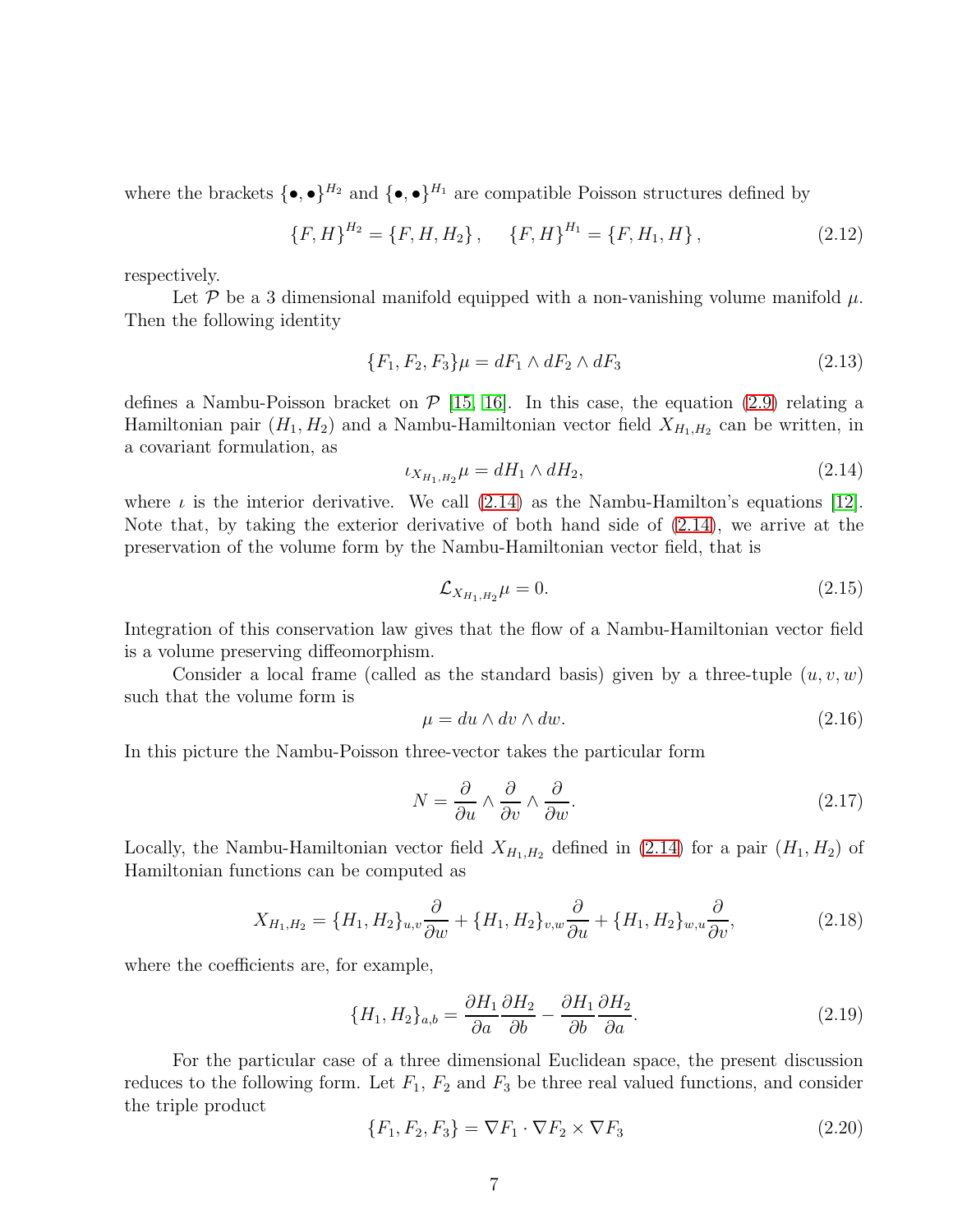of the gradients of these functions. It is evident that the bracket [\(2.20\)](#page-6-1) is a Nambu-Poisson bracket with corresponding Nambu–Poisson three–vector field in the standard form [\(2.17\)](#page-6-2). The Nambu-Hamiltonian vector field presented in [\(2.18\)](#page-6-3) takes the particular form

$$
X_{H_1,H_2} = \nabla H_1 \times \nabla H_2.
$$

It follows that, the Nambu-Hamilton's equations [\(2.10\)](#page-5-0) turn out to be

<span id="page-7-0"></span>
$$
\dot{\mathbf{x}} = \{\mathbf{x}, H_1, H_2\} = \nabla H_1 \times \nabla H_2. \tag{2.21}
$$

The bi-Hamiltonian character of this system can easily be observed by employing [\(2.11\)](#page-5-2). The divergence of [\(2.21\)](#page-7-0) generates Liouvilles theorem of Nambu mechanics:

$$
\nabla \cdot \dot{\mathbf{x}} = \nabla \cdot (\nabla H_1 \times \nabla H_2) = 0.
$$

The main advantage of using the two conserved quantities (Hamiltonians) in Nambu formulation, is the representation of the phase space trajectory as intersection line of two surfaces based on the conserved quantities. This geometric application illustrates the kind of motion without explicitly solving the equations of motion, this is the key feature of the (maximal) superintegrability.

#### 2.3 Three Dimensional Systems

Our motivation stems from the equation of the chaotic advection of dye

<span id="page-7-2"></span>
$$
\dot{\mathbf{x}} = \mathbf{v}, \qquad \nabla \times \mathbf{v} \neq \mathbf{0} \tag{2.22}
$$

where the velocity field is assumed to have been determined a priori and satisfies the incompressibility condition  $\nabla \cdot \mathbf{v} = 0$ . All the flows we consider in this section satisfy the Frobenius integrability condition. An handy way to describe Frobenius integrability condition has been prescribed by Ollagnier and Strelcyn [\[27\]](#page-15-11). Consider a smooth one form J corresponding to a first integral I of a smooth dynamical vector field **v** defined on  $\mathbb{R}^3$ . It is tautological that the volume form  $\Omega$  and J satisfy  $\Omega \wedge J = 0$ . If we take interior product with respect to the vector field **v**, we get  $i_{\mathbf{v}}\Omega \wedge J = 0$ . We now state a general remark that a smooth function I is a first integral of a smooth vector field **v** defined on  $\mathbb{R}^3$  if and only if  $dI \wedge i_{\mathbf{v}}\Omega = 0$ . The advection equations are non-integrable in general. A large class of conservative systems, which exhibit chaotic behavior, has a Hamiltonian representation. Two of the well-known examples are the magnetic field  $B$  and the velocity field  $v$  of a divergence free fluid.

Let us start by considering a vector potential  $\mathbf{A} = (A_x, A_y, A_z)$ , and the following system of equations

<span id="page-7-1"></span>
$$
\dot{\mathbf{x}} = \mathbf{v}(x) = \nabla \times \mathbf{A}(x). \tag{2.23}
$$

It is easy to observe now that the vector potential  $A$  is far from being unique since

$$
\nabla \times (\mathbf{A} + \nabla \phi) = \nabla \times \mathbf{A} + \nabla \times \nabla \phi = \nabla \times \mathbf{A}
$$
 (2.24)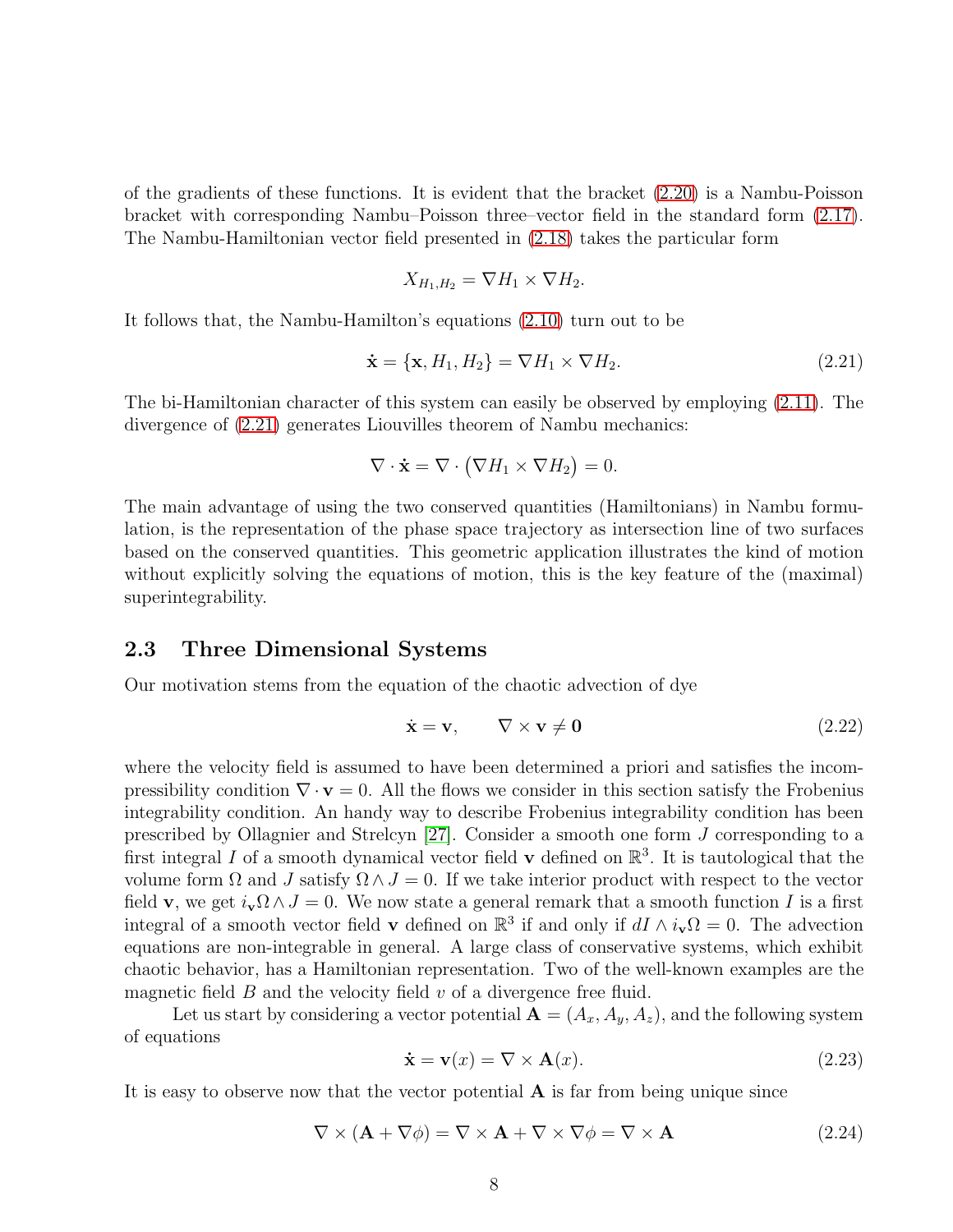for an arbitrary real valued function  $\phi$ . This is the gauge invariance of the dynamics. It is immediate to observe that  $\nabla \times \mathbf{v}$  of the velocity field does not necessarily zero for arbitrary vector potential A.

In terms of the differential forms, the picture is as follows. Consider a differential oneform

$$
\alpha = \mathbf{A}(x) \cdot d\mathbf{x},\tag{2.25}
$$

so that we have

$$
* d\alpha = \nabla \times \mathbf{A} \cdot d\mathbf{x} = \mathbf{v}(\mathbf{x}) \cdot d\mathbf{x},\tag{2.26}
$$

where ∗ is the Hodge star operator with respect to the Euclidean norm. Alternatively, start with a volume form  $\Omega = dx \wedge dy \wedge dz$ . If we contract with the dynamical vector field  $\hat{\mathbf{v}} = v_i \partial/\partial x_i$ we obtain the two form  $d\alpha$ . Therefore, the equations of motion presented in [\(2.23\)](#page-7-1) can also be expressed in the following form

$$
\dot{\mathbf{x}} = * (d\alpha \wedge d\mathbf{x}).\tag{2.27}
$$

In 3-dimensions, any two-from is decomposable. Accordingly, we write the exact twoform  $d\alpha$  as the wedge product of two one-forms  $J_1$  and  $J_2$  that is

<span id="page-8-0"></span>
$$
d\alpha = dv_x \wedge dx + dv_y \wedge dy + dv_z \wedge dz = J_1 \wedge J_2. \tag{2.28}
$$

Here,  $J_1$  and  $J_2$  are two integral invariants of the system. If both  $J_1$  and  $J_2$  are closed then by Poincaré lemma, we arrive at two first integrals  $I_1$  and  $I_2$  satisfying  $J_1 = dI_1$  and  $J_2 = dI_2$ respectively. If this is the case, then 3-dimensional phase flow can be described by means of the first integrals. From geometric point of view, this gives that a solution to the system, that is an integral curve, can be realized as the intersection of two level surfaces defined by the first integrals  $I_1$  and  $I_2$ . So that we can write the system  $(2.22)$  as follows

$$
\dot{\mathbf{x}} = \nabla I_1 \times \nabla I_2. \tag{2.29}
$$

In this case, we can write  $\mathbf{A} = I_1 \nabla I_2$ . Note that this representation of the dynamics coincide with the standard form of the Nambu-Hamilton equations exhibited in  $(2.21)$ . Further, by employing [\(2.11\)](#page-5-2), we see that this description is bi-Hamiltonian as well.

We will illustrate two types of flows; one kind of 3D flows yield Nambu-Hamiltonian mechanics and they satisfy  $\mathbf{A} \cdot \nabla \times \mathbf{A} \neq 0$ , where  $\mathbf{v} = \nabla \times \mathbf{A}$ . Other type flow does not possess Hamiltonian framework and it satisfies  $\mathbf{A} \cdot \nabla \times \mathbf{A} = 0$ .

### 3 Illustrations

In this section we give two examples, one is a relatively simple one and the other one is more complicated.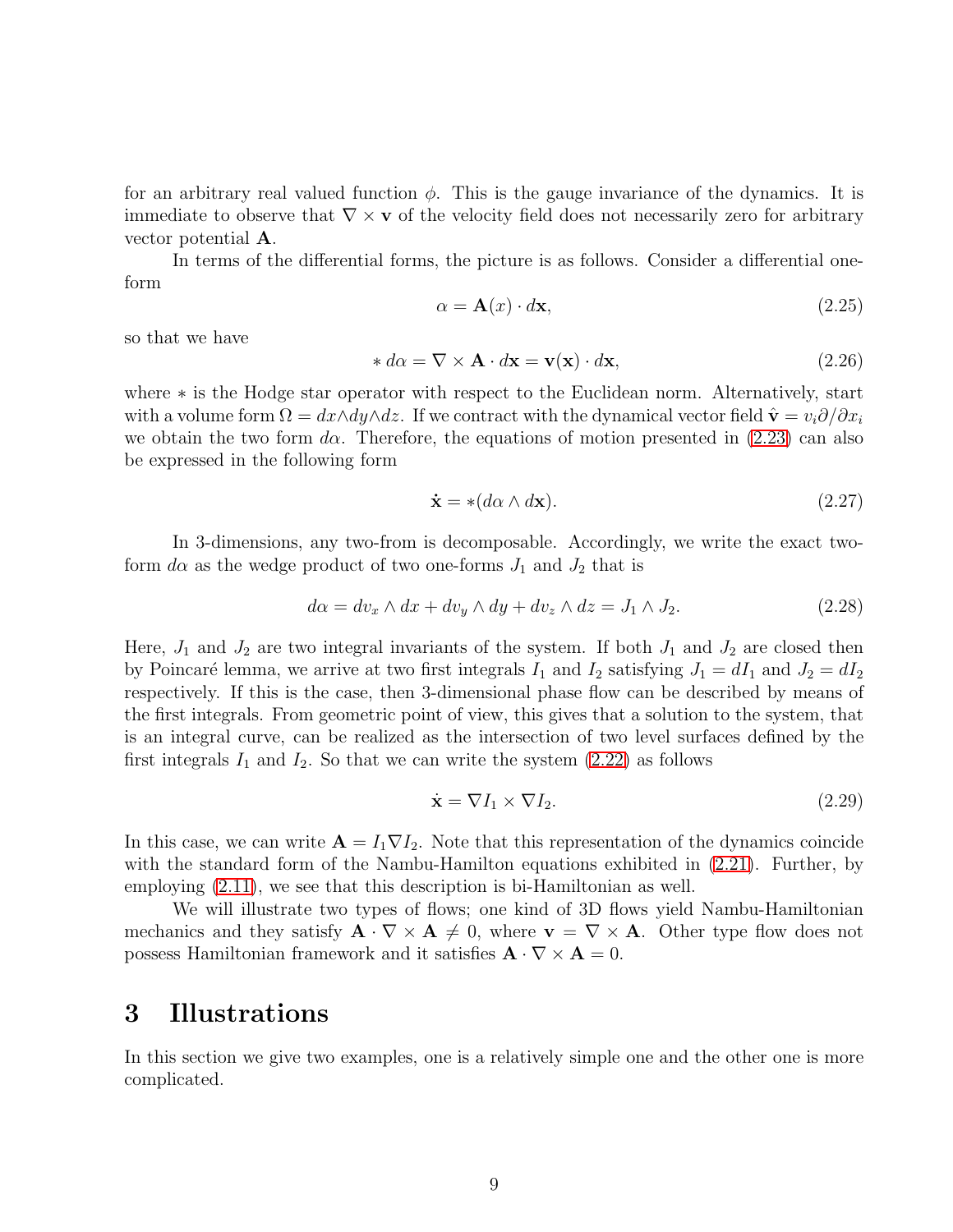#### 3.1 A superintegrable system

We now consider an example of 3D system [\[9\]](#page-14-12) generated by the vector potential

$$
\mathbf{A} = \frac{1}{4} \left( z^2 - xy^2, x^2y - 2yz, y^2 - 2xz \right). \tag{3.1}
$$

The equations of motion [\(2.23\)](#page-7-1) can be written as

<span id="page-9-0"></span>
$$
\dot{x} = y, \qquad \dot{y} = z, \qquad \dot{z} = xy. \tag{3.2}
$$

One can check trivially  $\mathbf{A} \cdot (\nabla \times \mathbf{A}) \neq 0$ . It is immediate to see that  $\nabla \times \mathbf{v}$  does not vanish for  $\mathbf{v} = (y, x, xy)$ . The two-forms in [\(2.28\)](#page-8-0) turns out to be

$$
zdz \wedge dx + ydy \wedge dz + xydx \wedge dy = J_1 \wedge J_2
$$

where the integral one-forms  $J_1$  and  $J_2$  can be computed to be

$$
J_1 = zdx + xdz - ydy - x^2dx, \qquad J_2 = xdx - dz \tag{3.3}
$$

respectively. It is immediate to check the invariance of the one-forms by  $\iota_{\mathbf{v}}J_i = 0$ . Note that,  $J_1 = dI_1$  and  $J_2 = dI_2$  are exact with the potential functions

<span id="page-9-1"></span>
$$
I_1 = xz - \frac{y^2}{2} - \frac{x^3}{3}, \qquad I_2 = \frac{x^2}{2} - z,\tag{3.4}
$$

See that  $I_1$  and  $I_1$  are smooth first integrals of the dynamics [\(3.2\)](#page-9-0). Thus (3.2) is a maximal superintegrable 3D dynamics generated by the curl of the vector potential A.

Using these two first integrals, we can express equation [\(3.2\)](#page-9-0) in the Nambu-Hamiltonian form [\(2.21\)](#page-7-0) as follows

$$
\dot{\mathbf{x}} = \{\mathbf{x}, I_1, I_2\} = \nabla I_1 \times \nabla I_2 \tag{3.5}
$$

where  $I_1$  and  $I_1$  are the ones in [\(3.4\)](#page-9-1). According to [\(2.11\)](#page-5-2), we can represent the maximal superintegrable system [\(3.2\)](#page-9-0) in the bi-Hamiltonian formulation

$$
\begin{pmatrix}\n\dot{x} \\
\dot{y} \\
\dot{z}\n\end{pmatrix} = \begin{pmatrix}\n0 & -1 & 0 \\
1 & 0 & x \\
0 & -x & 0\n\end{pmatrix} \begin{pmatrix}\n\frac{\partial I_1}{\partial x} \\
\frac{\partial I_1}{\partial y} \\
\frac{\partial I_1}{\partial z}\n\end{pmatrix} = \begin{pmatrix}\n0 & x & -y \\
-x & 0 & -z + x^2 \\
y & -x & 0\n\end{pmatrix} \begin{pmatrix}\n\frac{\partial I_2}{\partial x} \\
\frac{\partial I_2}{\partial z}\n\end{pmatrix}.
$$
\n(3.6)

#### 3.2 Lotka-Volterra equation

The generalized Lotka-Volterra equation is given by

$$
\dot{x}_1 = x_1(a_3x_2 + x_3 + l_1), \quad \dot{x}_2 = x_2(a_1x_3 + x_1 + l_2) \quad \dot{x}_3 = x_3(a_2x_1 + x_2 + l_3). \tag{3.7}
$$

The divergence free condition  $\partial v_i/\partial x_i = 0$  imposes conditions on  $a_i$  and  $l_i$ , such that  $a_i = -1$ and  $l_1 + l_2 + l_3 = 0$ . Then the reduced set of equations becomes

$$
\dot{x}_1 = x_1(-x_2 + x_3 + l_1), \qquad \dot{x}_2 = x_2(-x_3 + x_1 + l_2), \qquad \dot{x}_3 = x_3(-x_1 + x_2 + l_3). \tag{3.8}
$$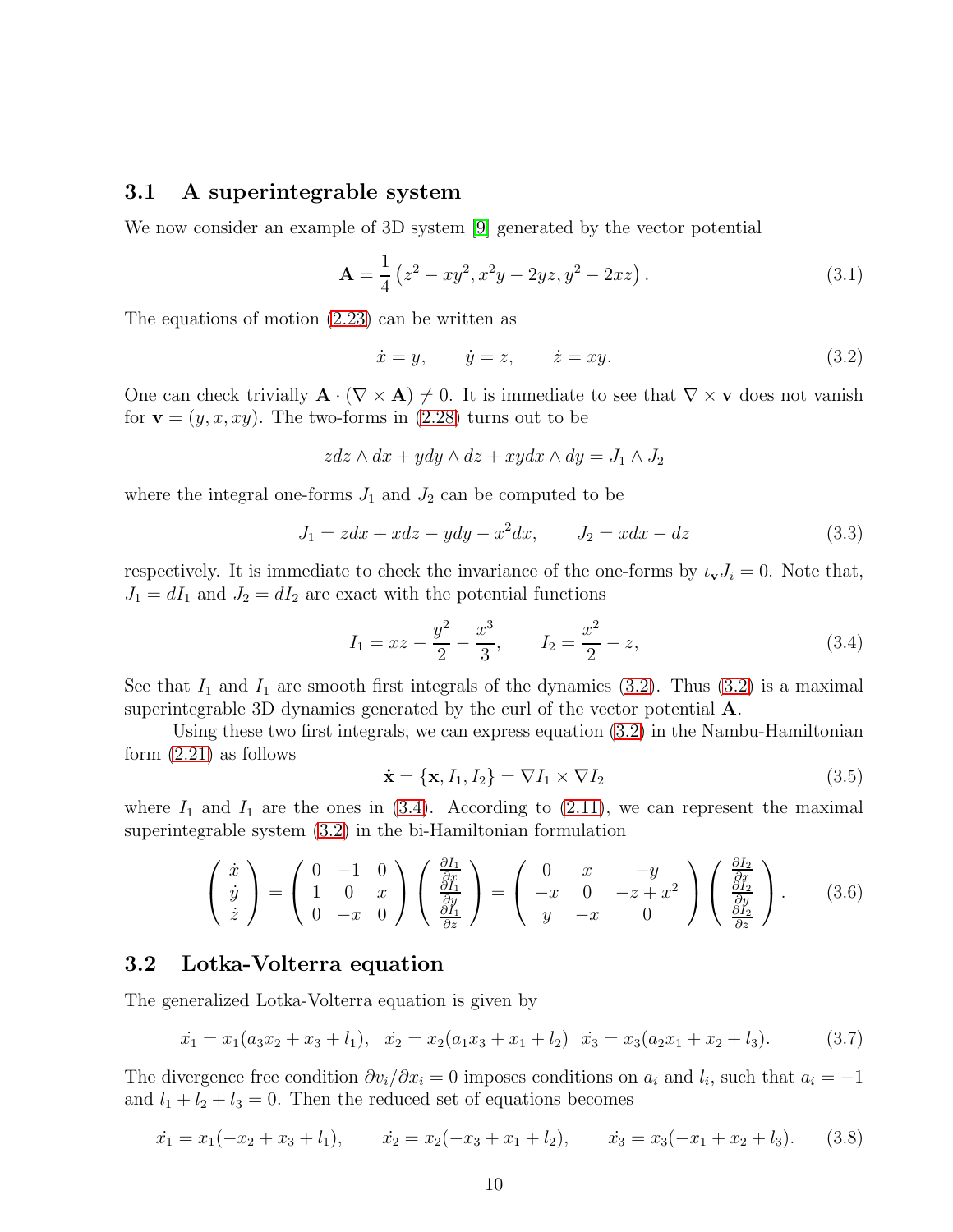One can check directly that  $\nabla \times \mathbf{v} \neq 0$ . Recast this in the vector potential form **A** with

$$
A_i = x_1 x_2 x_3 + \tilde{l}_i,
$$

where the constants are satisfying

$$
l_1 = \tilde{l}_3 - \tilde{l}_2, \quad l_2 = \tilde{l}_1 - \tilde{l}_3 \quad l_3 = \tilde{l}_2 - \tilde{l}_1.
$$

One can also check that  $\mathbf{A} \cdot (\nabla \times \mathbf{A}) \neq 0$ . Just like the previous example we can express  $d * \alpha$ in terms of  $J_1$  and  $J_2$  using a multiplier  $m = x_1x_2x_3$ :

$$
x_1(-x_2+x_3+l_1)dx_2\wedge dx_3+x_2(-x_3+x_1+l_2)dx_3\wedge dx_1+x_3(a_2x_1+x_2+l_3)dx_1\wedge dx_2=m(J_1\wedge J_2),
$$
\n(3.9)

where

$$
J_1 = \frac{dx_1}{x_1} + \frac{dx_2}{x_2} + \frac{dx_3}{x_3}, \qquad J_2 = dx_1 + dx_2 + dx_3 + \frac{l_3 dx_2}{x_2} - \frac{l_2 dx_3}{x_3}.
$$

This immediately shows  $dJ_1 = dJ_2 = 0$  and the two Hamiltonians are

$$
H_1 = \ln x_1 + \ln x_2 + \ln x_3, \qquad H_2 = x_1 + x_2 + x_3 + l_3 \ln x_2 - l_2 \ln x_3. \tag{3.10}
$$

Thus equations can be obtained from the standard Nambu-Hamiltonian formalism.

### 4 Generalized Hamiltonian case and vector equations

Consider the following vector potential, see for example [\[8\]](#page-14-13),

<span id="page-10-1"></span>
$$
\mathbf{A} = \frac{1}{2} \left( y^3 - x^2 z, z^3 - xy^2, x^3 - yz^2 \right). \tag{4.1}
$$

The dynamics generated by the curl of A is computed to be

$$
\dot{x} = z^2, \qquad \dot{y} = x^2, \qquad \dot{z} = y^2.
$$
\n(4.2)

See that  $\nabla \times \mathbf{v}$  is not vanishing for  $\mathbf{v} = (z^2, x^2, y^2)$ . The vector potential satisfies

$$
\mathbf{A} \cdot \nabla \times \mathbf{A} = z^2(y^3 - x^2z) + x^2(z^3 - xy^2) + y^2(x^3 - yz^2) = 0.
$$

Thus the helicity of the local flow is identically zero, due to this identity Sposito's result shows that the flow streamlines are confined to flat 2D manifolds. Hence we can not get the Nambu-Hamiltonian structure here.

The identity [\(2.28\)](#page-8-0) becomes

<span id="page-10-2"></span>
$$
y^2 dx \wedge dy + x^2 dz \wedge dx + z^2 dy \wedge dz = J_1 \wedge J_2,\tag{4.3}
$$

where

<span id="page-10-0"></span>
$$
J_1 = (z^2 dy - x^2 dx), \qquad J_2 = (dz - \frac{y^2}{z^2} dx). \tag{4.4}
$$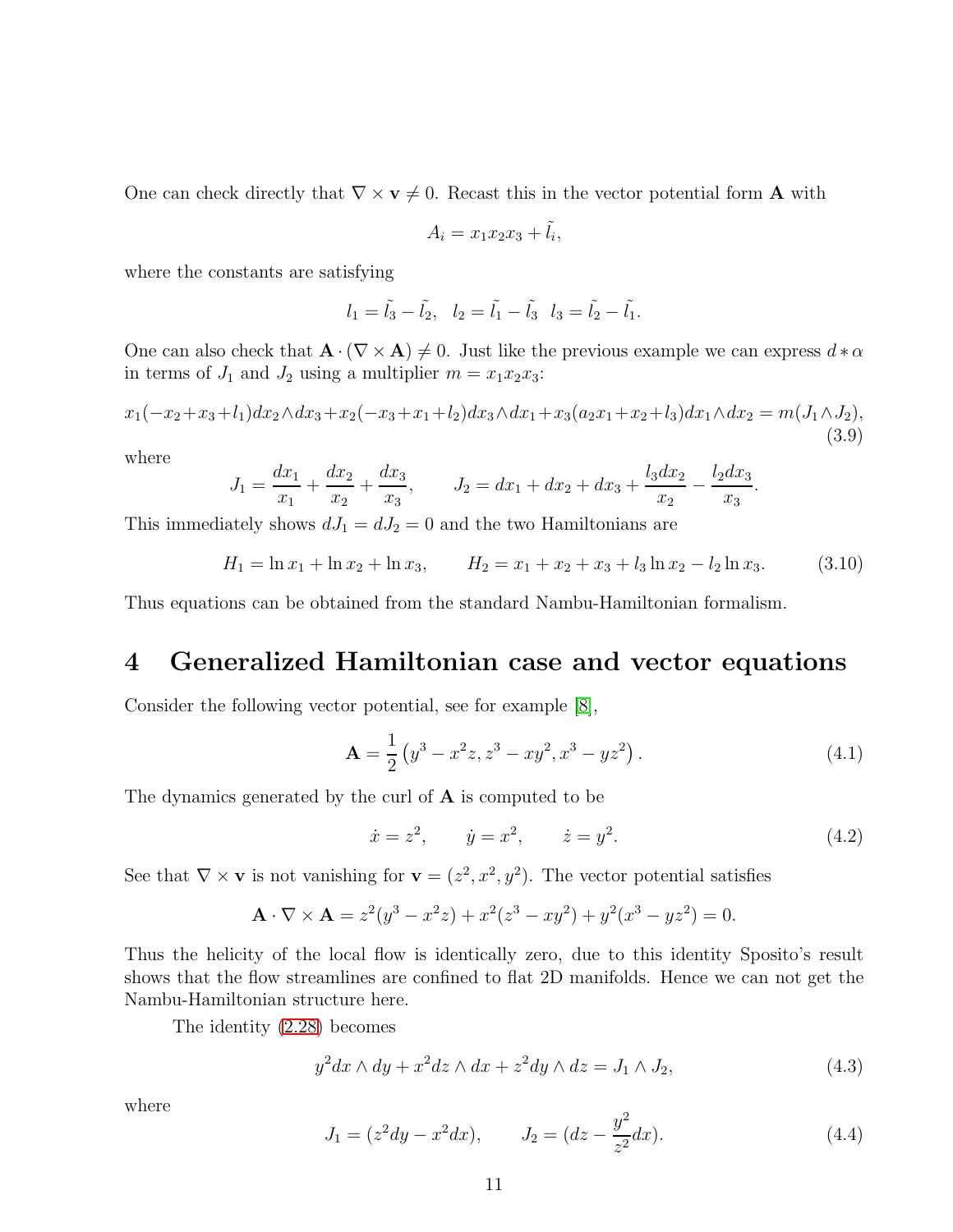It is easy to check that  $J_1$  and  $J_2$  are invariant one-forms that is  $\iota_v J_i = 0$ . The integrals one-forms  $J_1$  and  $J_2$  presented in [\(4.4\)](#page-10-0) are not closed, i.e.,

$$
dJ_1 = 2zdz \wedge dy \neq 0, \qquad dJ_2 = 2\frac{y^2}{z^3}dz \wedge dx - 2\frac{y}{z^2}dy \wedge dx \neq 0.
$$

Hence we can not express the equation [\(4.1\)](#page-10-1) neither in the Nambu-Hamiltonian nor the bi-Hamiltonian forms.

We can find two more such pairs like  $J_1$  and  $J_2$  which also satisfy

$$
y^2 dx \wedge dy + x^2 dz \wedge dx + z^2 dy \wedge dz = K_1 \wedge K_2 = L_1 \wedge L_2,
$$

where  $(K_1, K_2) = (y^2 dx - z^2 dz, dy - \frac{x^2}{z^2})$  $\frac{x^2}{z^2}dx$ ) and  $(L_1, L_2) = (z^2 dy - x^2 dx, dz - \frac{y^2}{x^2}dy)$  but none of them are closed.

#### 4.1 Homotopy operator and closed form

Let M be a manifold and let  $I = [0,1]$  Suppose  $\omega \in \Omega^k(M \times I)$ , every  $\omega$  can be uniquely decomposed to  $\omega = \alpha_1 + \alpha_2 \wedge dt$  with  $\alpha_1(0,t) \in \Omega^k(M)$  and  $\alpha_2(0,t) \in \Omega^{k-1}(M)$ . We define the following mapping

$$
D_k: \Omega^k(M \times I) \to \Omega^{k-1}(M), \qquad (D_k \Omega)(m) := (-1)^{k-1} \int_0^1 \alpha_2(m, t) dt, \qquad (4.5)
$$

where the integral is to be understood as an integral of a function on the interval  $I$  with values in the vector space  $\wedge^{k-1}T^*_mM$ , [\[29\]](#page-15-12). Notice that, this satisfies

$$
d(D_k \omega) + D_{k+1}(d\omega) = \omega|_{t=1} - \omega|_{t=0}.
$$
\n(4.6)

Let  $\alpha \in \Omega^k(N)$ , let  $\phi_0, \phi_1 : M \to N$  be smooth mapping, Then we set  $\Omega = F^*\alpha$  and obtain

<span id="page-11-0"></span>
$$
d(D_k F^* \alpha) + D_{k+1}(dF^* \alpha) = \phi_1^* \alpha - \phi_0^* \alpha.
$$
 (4.7)

Here, the operator  $H_k = D_k \circ F^*$  is called the homotopy operator. If  $\alpha$  belongs to a cohomology class in  $H^k(N)$ , then  $dD_k F^*\alpha = \phi_1^*\alpha - \phi_0^*\alpha$ . So  $(\phi_1^*\alpha - \phi_0^*\alpha)$  differ by an exact form, hence they define the same cohomology class.

The operator  $D_k$  defined in [\(4.7\)](#page-11-0) yields an explicit potential form of a closed form on a contractible manifold. We recall that if M is contractible then by Poincaré lemma  $H^k(M) = \mathbb{R}$ for  $k = 0$  otherwise it is zero for all other  $k > 0$ . Let  $F : M \times I \to N$  be a homotopy fulfilling  $F(m, 0) = \phi_0(m)$  and  $F(m, 1) = \phi_1(m)$ , where  $I = [0, 1]$ . From [\(4.7\)](#page-11-0), we obtain

$$
dD_k F^* \alpha + D_{k+1} dF^* \alpha = -\alpha,
$$

for all  $\alpha$ ,  $d\alpha = 0$ , then,

$$
\beta = -D_k F^* \alpha. \tag{4.8}
$$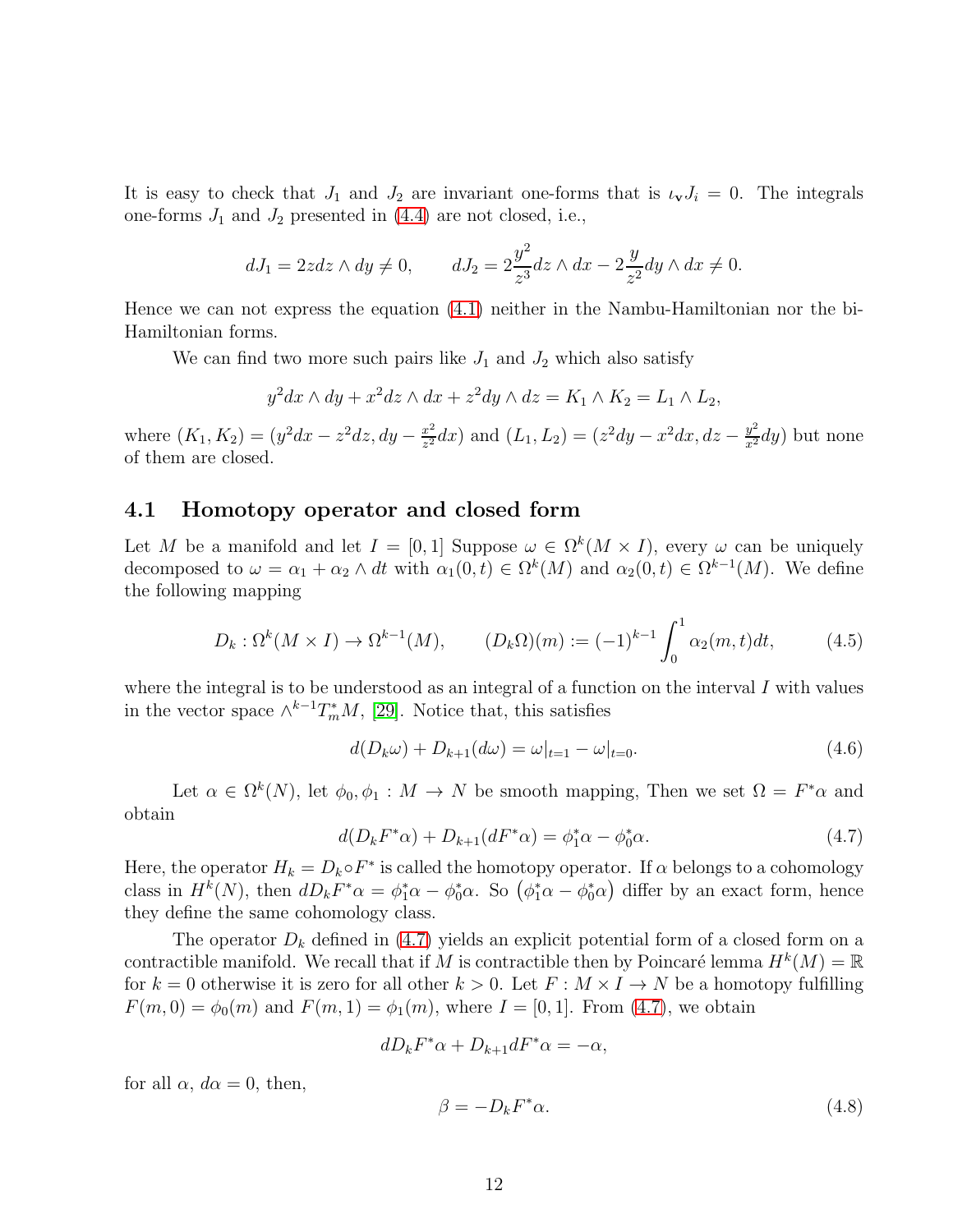**Claim 4.1** Let  $\alpha = y^2 dx \wedge dy + x^2 dz \wedge dx + z^2 dy \wedge dz$  be a two form and  $F((x, y, z), t) =$  $(tx, ty, tz)$  be a homotopy mapping. Then the exact one form  $\eta = -D_2F^*\alpha$  is given by

$$
\eta = -\frac{1}{4}((y^3 - x^2z)dx + (z^3 - xy^2)dy + (x^3 - z^2y)dz),\tag{4.9}
$$

such that  $\alpha = d\eta$ .

Notice that  $\eta = \eta_1 dx + \eta_2 dy + \eta_3 dz$  plays the role of Hamiltonian (one) form.

Let us consider first order Hamiltonian equations in 2D, we can express it

$$
\dot{x}\Omega = dx \wedge dH, \qquad \dot{p}\Omega = dp \wedge dH, \quad \text{where} \quad \Omega = dx \wedge dp,
$$

which yields Hamiltonian equations in the standard form  $\dot{x} = \frac{\partial H}{\partial p}$  and  $\dot{x} = -\frac{\partial H}{\partial x}$ . Similarly, we can express 3D equations of motion as

$$
\dot{x}_i \tilde{\Omega} = dx_i \wedge d\eta, \qquad \text{where} \quad \tilde{\Omega} = dx \wedge dy \wedge dz, \tag{4.10}
$$

where  $x_i = x, y, z$ . Expanding in components we obtain

$$
\dot{x} = -\frac{\partial \eta_2}{\partial z} + \frac{\partial \eta_3}{\partial y}, \qquad \dot{y} = -\frac{\partial \eta_3}{\partial x} + \frac{\partial \eta_1}{\partial z}, \qquad \dot{z} = -\frac{\partial \eta_1}{\partial y} + \frac{\partial \eta_2}{\partial x}.
$$
(4.11)

This set of equations are also obtained by Dumachev [\[8,](#page-14-13) [9\]](#page-14-12) and he called as vector Hamiltonian equation.

#### 4.2 Deformation and Hamiltonization

In this section we deform the two form [\(4.3\)](#page-10-2) in such a way that the dynamics involved in the modified system also yields velocity as a curl of potential vector field and during this process we will get rid of null condition, i.e.  $\mathbf{A} \cdot \nabla \times \mathbf{A} = 0$ . Let us assume one form  $\tilde{J}_1 = x dx + y dy + z dz$ and demand another form  $\tilde{J}_2 = A_1 dx + A_2 dy + A_3 dz$  in such a way that it would yield the original form [\(4.3\)](#page-10-2) and at the same time it should be exact. We arrive at the following set of (deformed) equations

<span id="page-12-0"></span>
$$
\dot{x} = z^2 - y^2 + xz - xy, \quad \dot{y} = x^2 - z^2 + xy - yz, \quad \dot{z} = y^2 - x^2 + yz - xz.
$$
 (4.12)

It is easy to check that [\(4.12\)](#page-12-0) yields a divergence free vector field v and it satisfies  $\mathbf{v} = \nabla \times \mathbf{A}$ , where the vector potential  $\bf{A}$  is given by

$$
\mathbf{A} = ((y^2 + z^2)x + xyz, (x^2 + z^2)y + xyz, (x^2 + y^2)z + xyz).
$$
 (4.13)

It is easy to check that the vector potential **A** for the deformed equation satisfies  $\mathbf{A} \cdot \nabla \times \mathbf{A} \neq 0$ . The identity [\(2.28\)](#page-8-0) becomes

$$
(y^2 - x^2 + yz - xz)dx \wedge dy + (x^2 - z^2 + xy - yz)dz \wedge dx + (z^2 - y^2 + xz - xy)dy \wedge dz = \hat{J}_1 \wedge \hat{J}_2, (4.14)
$$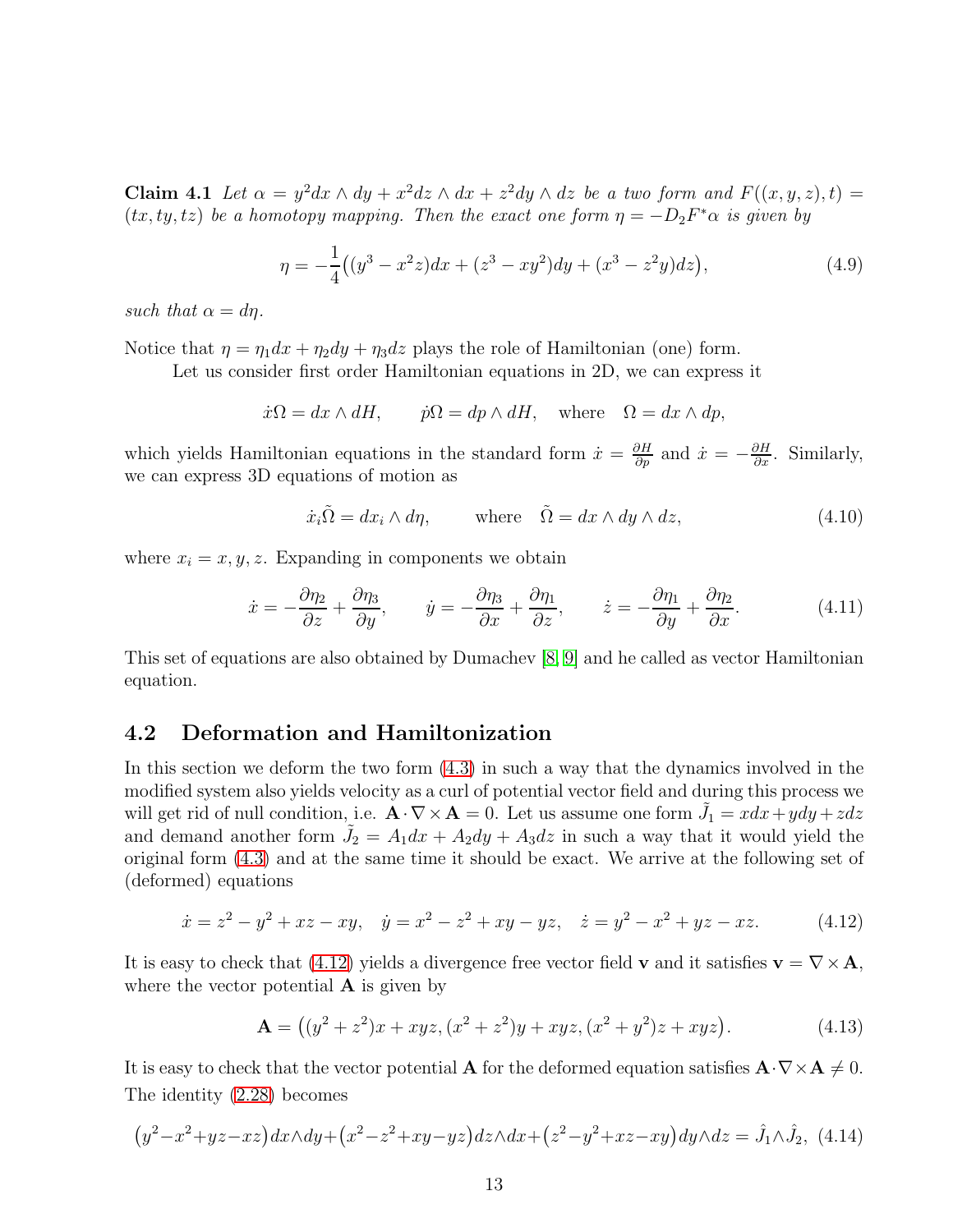where  $\hat{J}_1$  and  $\hat{J}_2$  are exact one forms,  $\hat{J}_1 = dI_1$  and  $\hat{J}_2 = dI_2$  with the potential functions

<span id="page-13-1"></span>
$$
I_1 = xy + yz + zx, \qquad I_2 = \frac{1}{2}(x^2 + y^2 + z^2). \tag{4.15}
$$

Using these two first integrals, we can express equation [\(4.12\)](#page-12-0) in the Nambu-Hamiltonian form [\(2.21\)](#page-7-0) as follows

$$
\dot{\mathbf{x}} = \{\mathbf{x}, I_1, I_2\} = \nabla I_1 \times \nabla I_2 \tag{4.16}
$$

where  $I_1$  and  $I_1$  are the ones in [\(4.15\)](#page-13-1).

### 5 Outlook

We studied Hamiltonian aspects of divergence-free vector fields in dimension 3, chaotic aspects of these kind of equations have been studied in [\[33,](#page-16-1) [34\]](#page-16-2), in general handful of papers are known in the literature for three-dimensional divergence-free vector fields. In particular, we have studied  $\dot{\mathbf{x}} = \nabla \times \mathbf{A}$  type flows, and all these flows satisfy Frobenius integrability condition in a sense that  $i_{\mathbf{v}}\Omega \wedge J = 0$ , or in other words,  $i_{\mathbf{v}}\Omega = J \wedge K$ , where J and K are 1-forms. We explored that not all the flows yield (Nambu) Hamiltonian framework, it depends on the nature of  $J$  and  $K$ , whether they are closed or not. We have demonstrated that when we deform the second class of system to get rid of null condition  $\mathbf{A} \cdot \nabla \times \mathbf{A} = 0$ , the system possesses the Hamiltonian realization. In this paper we could not prove the existence theorem for Hamiltonian framework but instead of that we have demonstrated the existence of both Hamiltonian and non-Hamiltonian type flows for  $\mathbf{v} = \nabla \times \mathbf{A}$  type 3D flows. Also, very little is known about divergence-free vector fields in dimension  $n \geq 4$ , so we will focus on this problem in our next project. This piece of work also raised several questions regarding the applicability of the Euler theorem of potential.

## Acknowledgements

We would like to express our sincere appreciation to Professors Sir Michael Berry, Tony Bloch, Larry Bates and Jean-Luc Thiffeault for their interest and valuable comments. PG is also grateful to Vishal Vasan for enlighting discussion. This work has been done while PG is visiting Gebze Technical University, Department of Mathematics, under TUBITAK 2221 Fellowships for Visiting Scientists and Scientists on Sabbatical Leave program. He would like to express his sincerest gratitude to all members of department for their warm hospitality, especially to the chairman Mansur Hoca.

## <span id="page-13-0"></span>References

[1] Ay, A., Gürses, M., & Zheltukhin, K. (2003). Hamiltonian equations in  $\mathbb{R}^3$ , J.Math. Phys. 44(12) 5688-5705.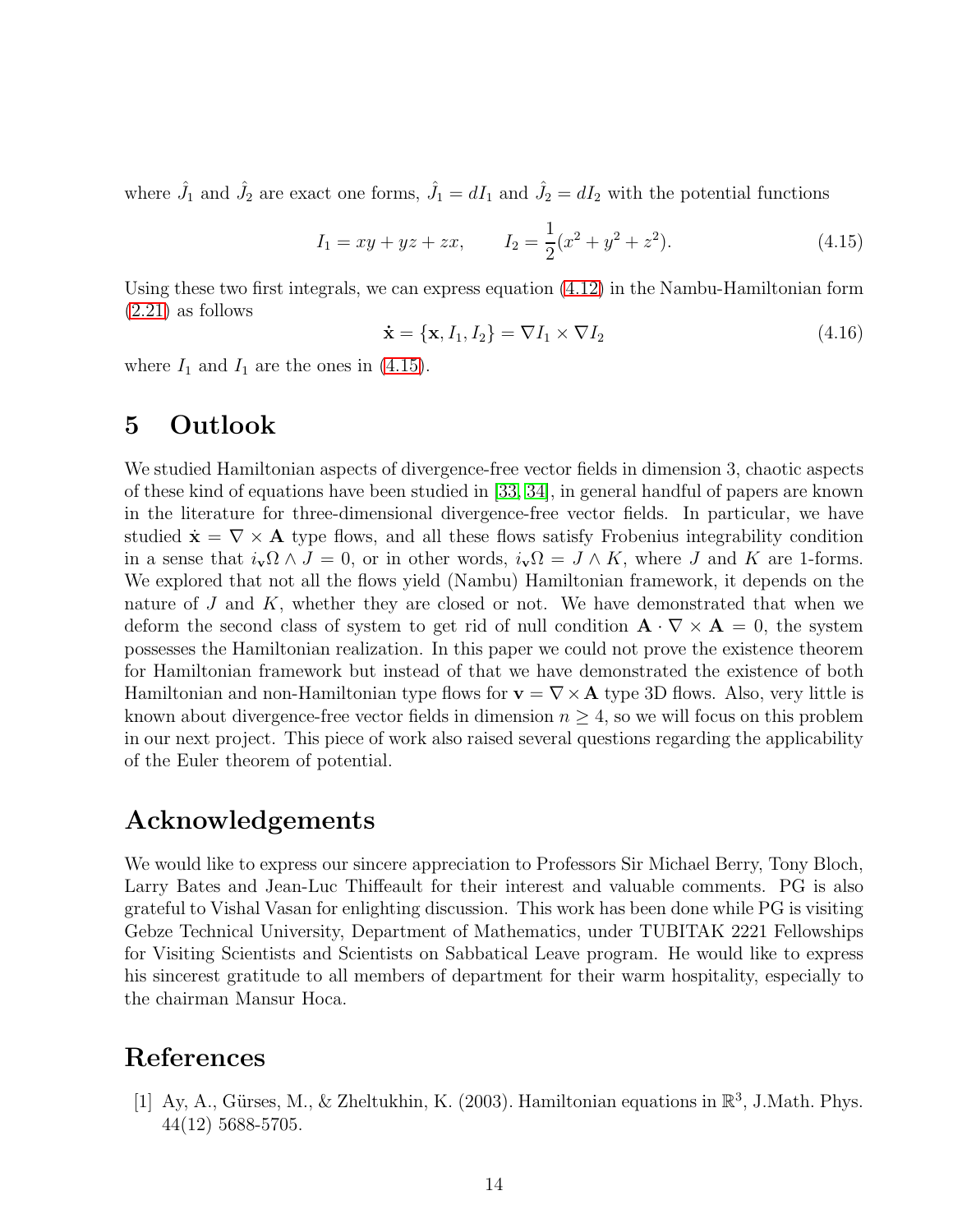- <span id="page-14-2"></span><span id="page-14-0"></span>[2] Barbarosie, C. (2011). Representation of divergence-free vector fields, Quart. Appl. Math. 69, no. 2, 309316.
- [3] Berry, M. V., & Shukla, P. (2012). Classical dynamics with curl forces, and motion driven by time-dependent flux. Journal of Physics A: Mathematical and Theoretical, 45(30), 305201.
- <span id="page-14-4"></span><span id="page-14-3"></span>[4] Berry, M. V., & Shukla, P. (2013). Physical curl forces: dipole dynamics near optical vortices. Journal of Physics A: Mathematical and Theoretical, 46(42), 422001.
- <span id="page-14-5"></span>[5] Berry, M. V., & Shukla, P. (2015). Hamiltonian curl forces. Proc. R. Soc. A, 471(2176), 20150002.
- <span id="page-14-1"></span>[6] Biskamp, D.(1993). Nonlinear magnetohydrodynamics, Cambridge University Press.
- <span id="page-14-13"></span>[7] Cariñena, J. F., Guha, P. and Rañada, M. F. (2008). Hamiltonian and quasi-Hamiltonian systems, NambuPoisson structures and symmetries, J. Phys. A: Math. Theor. 41, 335209.
- <span id="page-14-12"></span>[8] Dumachev, V. N. (2018). Vector hamiltonians in Nambu mechanics. Russian Mathematics, 62(2), 28-33.
- [9] Dumachev, V. N. (2011). Phase flows and vector Hamiltonians. Russian Mathematics,  $55(3)$ , 1-7.
- <span id="page-14-6"></span>[10] Esen, O., Ghose Choudhury, A., & Guha, P. (2016). Bi-Hamiltonian Structures of 3D Chaotic Dynamical Systems. International Journal of Bifurcation and Chaos, 26(13), 1650215.
- <span id="page-14-8"></span>[11] Gao, P. (2000). Hamiltonian structure and first integrals for the LotkaVolterra systems. Physics Letters A, 273(1-2), 85-96.
- <span id="page-14-11"></span>[12] Fecko, M. (1992). On a variational principle for the Nambu dynamics. Journal of mathematical physics, 33(3), 930-933.
- <span id="page-14-7"></span>[13] Fernandes, R. L. (1994). Completely integrable bi-Hamiltonian systems. Journal of Dynamics and Differential Equations, 6(1), 53-69.
- [14] Ghose-Choudhury A, Guha P, Paliathanasis A, Leach P G L (2017), Noetherian symmetries of noncentral forces with drag term, Int. J. Geom. Methods Mod. Phys. 14, 1750018 (2017) [14 pages]
- <span id="page-14-9"></span>[15] Gautheron, P. (1996). Some remarks concerning Nambu mechanics. Letters in Mathematical Physics, 37(1), 103-116.
- <span id="page-14-10"></span>[16] Guha, P. (2001). Volume preserving multidimensional integrable systems and NambuPoisson geometry. Journal of Nonlinear Mathematical Physics, 8(3), 325-341.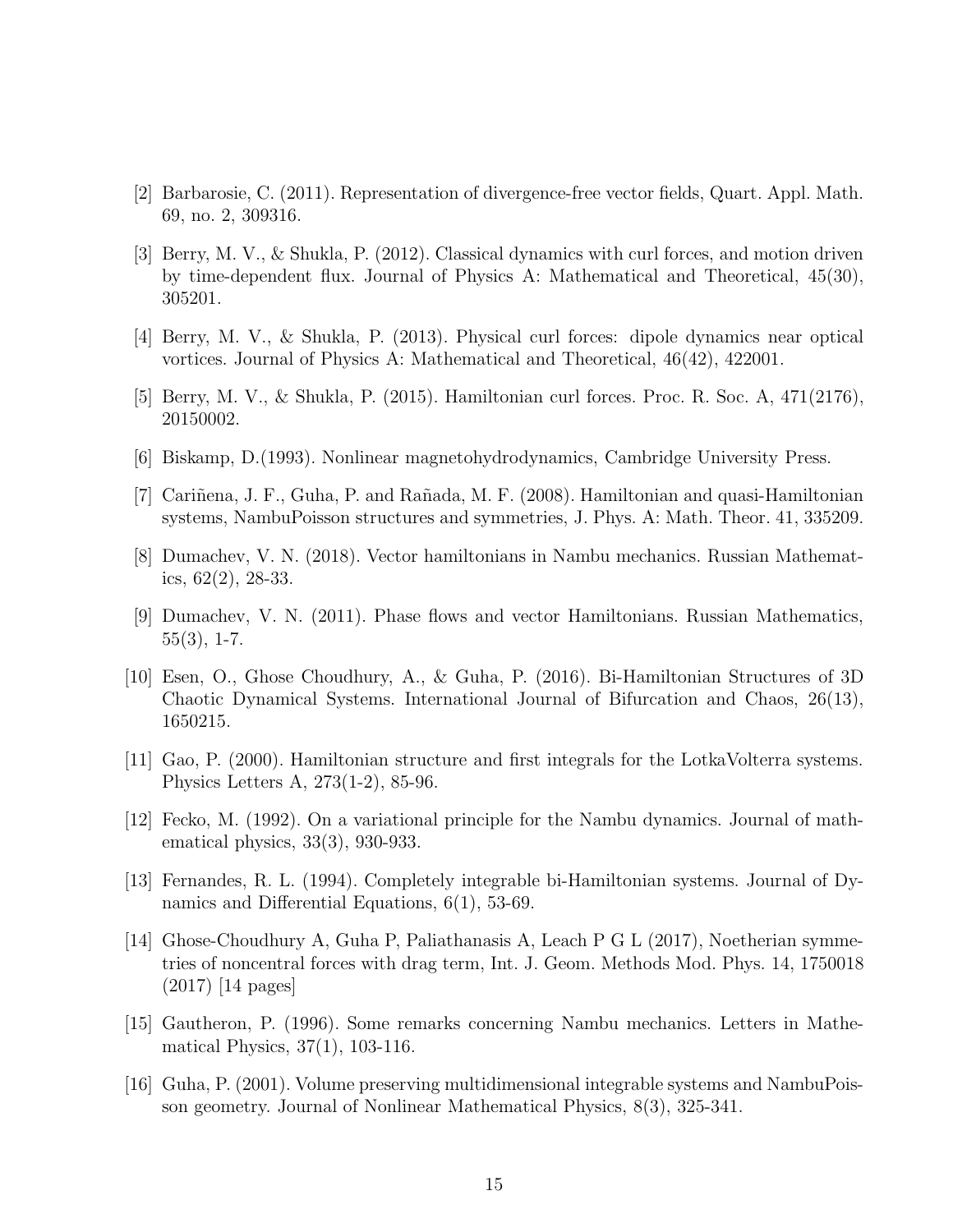- <span id="page-15-3"></span><span id="page-15-2"></span>[17] Gümral, H. (2010). Existence of Hamiltonian Structure in 3D. Advances in Dynamical Systems and Applications, 5(2), 159-171.
- <span id="page-15-4"></span>[18] Gümral, H., & Nutku, Y. (1993). Poisson structure of dynamical systems with three degrees of freedom. Journal of Mathematical Physics, 34(12), 5691-5723.
- <span id="page-15-5"></span>[19] Hernandez-Bermejo, B. (2001). New solutions of the Jacobi equations for threedimensional Poisson structures. Journal of Mathematical Physics, 42(10), 4984-4996.
- <span id="page-15-6"></span>[20] Hernndez-Bermejo, B. (2001). One solution of the 3D Jacobi identities allows determining an infinity of them. Physics Letters A, 287(5), 371-378.
- [21] Hernndez-Bermejo, B. (2007). New solution family of the Jacobi equations: Characterization, invariants, and global Darboux analysis. Journal of mathematical physics, 48(2), 022903.
- <span id="page-15-7"></span>[22] Jacobi, C.G.J. (1844). Sul principio dell'ultimo moltiplicatore, e suo uso come nuovo principio generale di meccanica, Giornale Arcadico di Scienze, Lettere ed Arti 99 , 129- 146.
- <span id="page-15-8"></span>[23] Jacobi, C.G.J. Theoria novi multiplicatoris systemati aequationum differentialium vulgarium applicandi. J. Reine Angew. Math 27 (1844), 199-268, Ibid 29(1845), 213-279 and 333-376. Astrophys. Journal, 342, 635-638, (1989).
- <span id="page-15-0"></span>[24] Moffat, H. K. (1978), Magnetic field generation in electrically conducting fluids, Cambridge University Press.
- <span id="page-15-10"></span>[25] Morando, P. (1996), Liouville condition, Nambu mechanics, and differential forms. J. Phys. A: Math. Gen. 29 L329–31.
- <span id="page-15-11"></span>[26] Nambu, Y. (1973). Generalized hamiltonian dynamics. Physical Review D, 7(8), 2405.
- [27] Moulin Ollagnier J., & Strelcyn, J.-M, On first integrals of linear systems, Frobenius integrability theorem and linear representations of Lie algebras, in Bifurcations of Planar Vector Fields, Proceedings, Luminy 1989, J.-P. Francoise and R. Roussarie (Eds.), Lecture Notes in Mathematics 1455, Springer-Verlag, Berlin, Heidelberg, New-York (1991).
- <span id="page-15-12"></span><span id="page-15-9"></span>[28] Olver, P. J. (2000). Applications of Lie groups to differential equations (Vol. 107). Springer Science & Business Media.
- [29] Rudolph, G., Schmidt, M., Differential geometry and mathematical physics. Part I. Manifolds, Lie groups and Hamiltonian systems. Theoretical and Mathematical Physics. Springer, Dordrecht, 2013. xiv+759 pp
- <span id="page-15-1"></span>[30] Semenov, V.S., Korovinski, D.B., & Biernat, H.K.(2001). Euler potentials for the MHD Kamchatnov-Hopf soliton solution, [arXiv:physics/0111212](http://arxiv.org/abs/physics/0111212) [physics.plasm-ph].